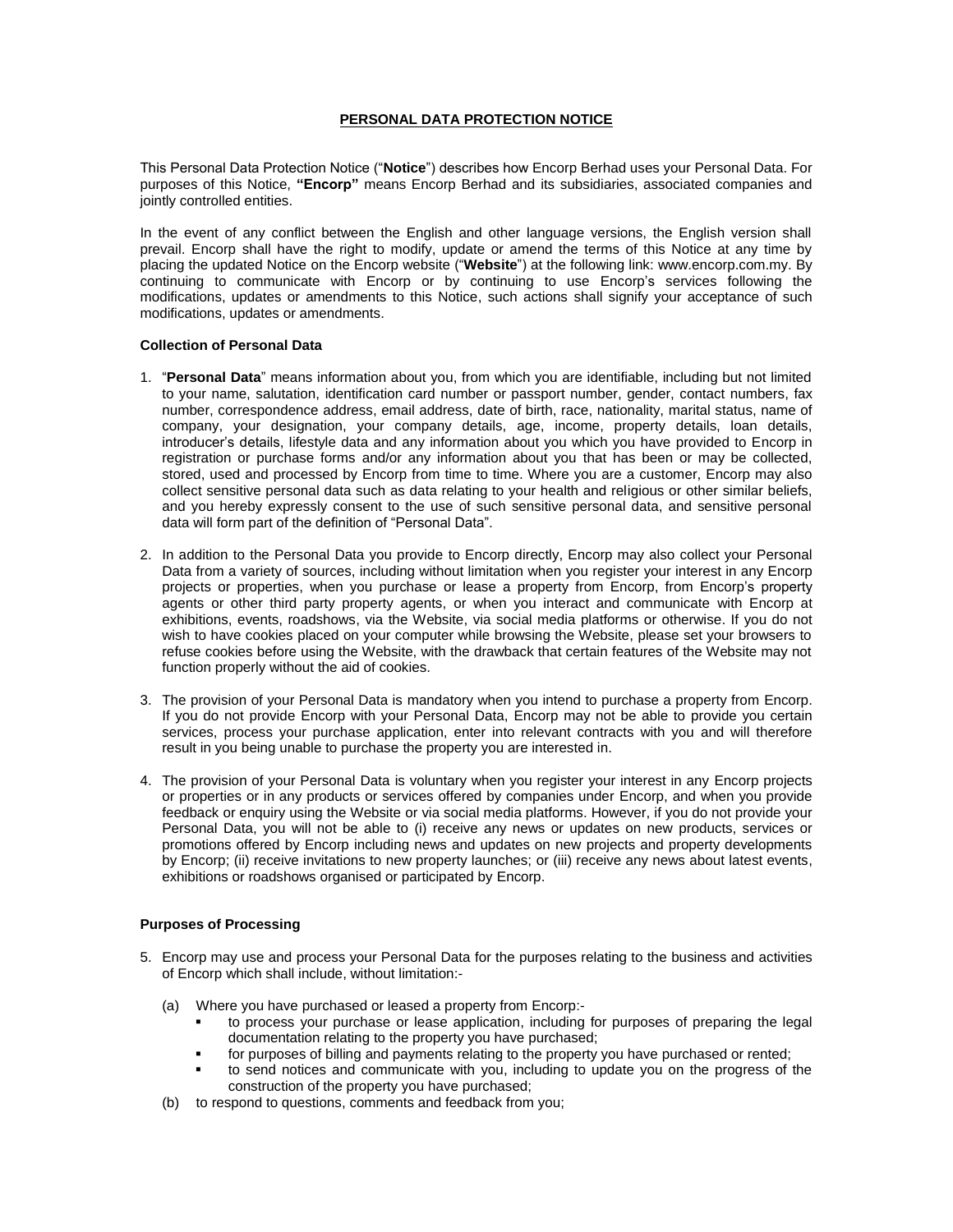- (c) for internal administrative purposes, such as auditing, data analysis, sales reporting, market surveys and to improve our services;
- (d) to verify and record your personal data;
- (e) to communicate with you;
- (f) for Encorp to comply with its obligations under law whether within or outside Malaysia;

and you agree and consent to Encorp using and processing your Personal Data in the manner as identified above and in this Notice.

#### *Marketing and promotional purposes*

- 6. Unless you have indicated otherwise, Encorp may also use and process your data for other purposes such as to send you updates, invitations and news on Encorp's and our business partners' latest products, services and promotions, including the latest projects and property developments of Encorp and our business partners and to inform you about events, exhibitions or roadshows which may be of interest to you, as well as festive greetings by way of post, telephone calls, short messaging service (SMS) and/or by email.
- 7. If you do not consent to Encorp processing your Personal Data for the purposes listed in Section 6 please notify Encorp using the contact details stated in Section 10 below or click the unsubscribe function provided in the marketing and promotional material sent to you.

## **Disclosure to Third Parties**

- 8. Your personal data may be transferred, accessed or disclosed to third parties for the purposes of processing your property purchase or lease application. Further, Encorp may engage other companies, service providers or individuals to perform functions on Encorp's behalf, and consequently may provide access or disclose to your Personal Data to such service providers or third parties. Such third parties include (without limitation):-
	- (a) Where you have purchased a property from Encorp: to local authorities, such as the Land Office, local councils and utility companies;
	- (b) Insurance and valuation companies;
	- (c) Financial institutions;
	- (d) third parties to whom the Company outsources certain of its internal functions, such as its information technology vendors, social media management consultants, marketing agencies;
	- (e) Our professional advisors and external auditors, including our legal advisors, financial advisors, real estate agents and third party property managers;
	- (f) Suppliers;
	- (g) other related entities, business units and/or subsidiaries of the Company; and
	- (h) Regulatory and governmental authorities in order to comply with statutory and government requirements within and outside Malaysia.
- 9. Your Personal Data may also be shared in connection with a corporate transaction, such as a sale of a subsidiary or a division, merger, consolidation, or asset sale, or in the unlikely event of winding-up.

#### **Access & Correction Requests and Inquiries, Limiting the Processing of Personal Data**

10. Subject to any exceptions under applicable laws, you may request for access to and/or request correction of your Personal Data, request to limit the processing of your Personal Data in relation to Section 6 above and/or make any inquiries regarding your Personal Data by contacting:-

PDPA Administrator 45-G, Jalan PJU 5/21, Encorp Strand, Pusat Perdagangan Kota Damansara, Kota Damansara PJU 5, 47810 Petaling Jaya, Selangor. E-mail: encare@encorp.com.my Telephone number: + (603) 6286 7777